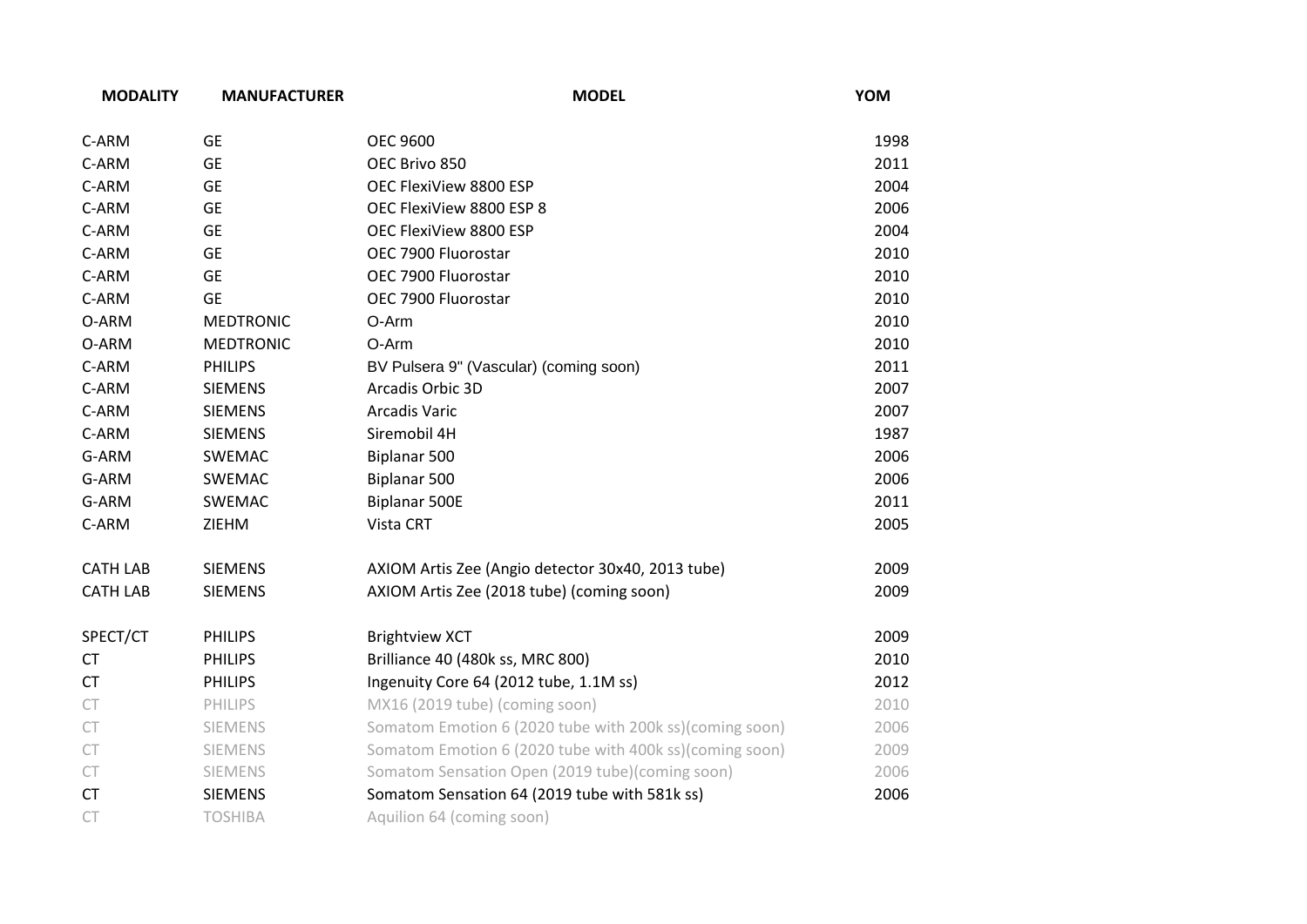| <b>CT</b>           | <b>TOSHIBA</b>  | Aquilion One Prime 640 slice (tube 2021) (coming soon)      | 2012      |
|---------------------|-----------------|-------------------------------------------------------------|-----------|
| CR                  | <b>KODAK</b>    | <b>Directview Classic CR</b>                                | 2010      |
| DR                  | <b>FUJIFILM</b> | FDR D-EVO II (2 wireless detectors)                         | 2015-2017 |
| <b>DEXA</b>         |                 |                                                             |           |
| <b>INJECTOR</b>     | <b>BRACCO</b>   | Acist CVi (Angio)                                           |           |
| <b>INJECTOR</b>     | MALLINCKRODT    | Optivantage DH (CT)                                         |           |
| <b>MAMMO</b>        | <b>GE</b>       | Diamond (analog)                                            | 2009      |
| <b>MAMMO</b>        | <b>PHILIPS</b>  | MammoDiagnost (analog)                                      |           |
| <b>MAMMO</b>        | <b>PHILIPS</b>  | MammoDiagnost DR (detector LMAM1 2017, tube 2011)           | 2011      |
| <b>MAMMO</b>        | <b>PHILIPS</b>  | Microdose L30 Air (2020 Dec tube installed in October 2021) | 2012      |
| <b>MAMMO</b>        | <b>SECTRA</b>   | Microdose L30 Air (2019 tube)                               | 2010      |
| <b>MAMMO</b>        | <b>SECTRA</b>   | Microdose L30 Air (2016 Tube)                               | 2009      |
| <b>MAMMO</b>        | <b>SECTRA</b>   | Microdose L30 Air (2019 Tube)                               | 2009      |
| <b>MAMMO</b>        | <b>SECTRA</b>   | Microdose L30 Air (2020 Tube)                               | 2010      |
| <b>MAMMO</b>        | <b>SECTRA</b>   | Microdose L30 Water (2020 Tube)                             | 2010      |
| <b>MAMMO</b>        | <b>FUJIFILM</b> | Amulet (2020 tube, detector replaced)                       | 2010      |
| <b>MOBILE X-RAY</b> | <b>FUJIFILM</b> | FCR Go                                                      | 2009      |
| <b>MOBILE X-RAY</b> | <b>FUJIFILM</b> | FCR Go 2                                                    | 2011      |
| <b>MOBILE X-RAY</b> | <b>FUJIFILM</b> | FCR Go 2                                                    | 2011      |
| MOBILE X-RAY        | SHIMADZU        | <b>MobileDart Evolution</b>                                 | 2008      |
| <b>MOBILE X-RAY</b> | SHIMADZU        | <b>MobileDart Evolution</b>                                 | 2009      |
| <b>MOBILE X-RAY</b> | SHIMADZU        | <b>MobileDart Evolution</b>                                 | 2009      |
| MOBILE X-RAY        | SHIMADZU        | MobileArt                                                   | 2003      |
| <b>MR</b>           | <b>ESAOTE</b>   | C-Scan 0.2T Extremity MRI with VET software                 | 2008      |
| <b>MR</b>           | <b>ESAOTE</b>   | E-scan XQ with RF cage                                      | 2005      |
| <b>MR</b>           | <b>ESAOTE</b>   | E-Scan XQ (Vet MR software) 0.2T with RF cage               | 2002      |
| <b>MR</b>           | <b>ESAOTE</b>   | E-Scan Vet-MR 0.2T with RF cage                             | 2004      |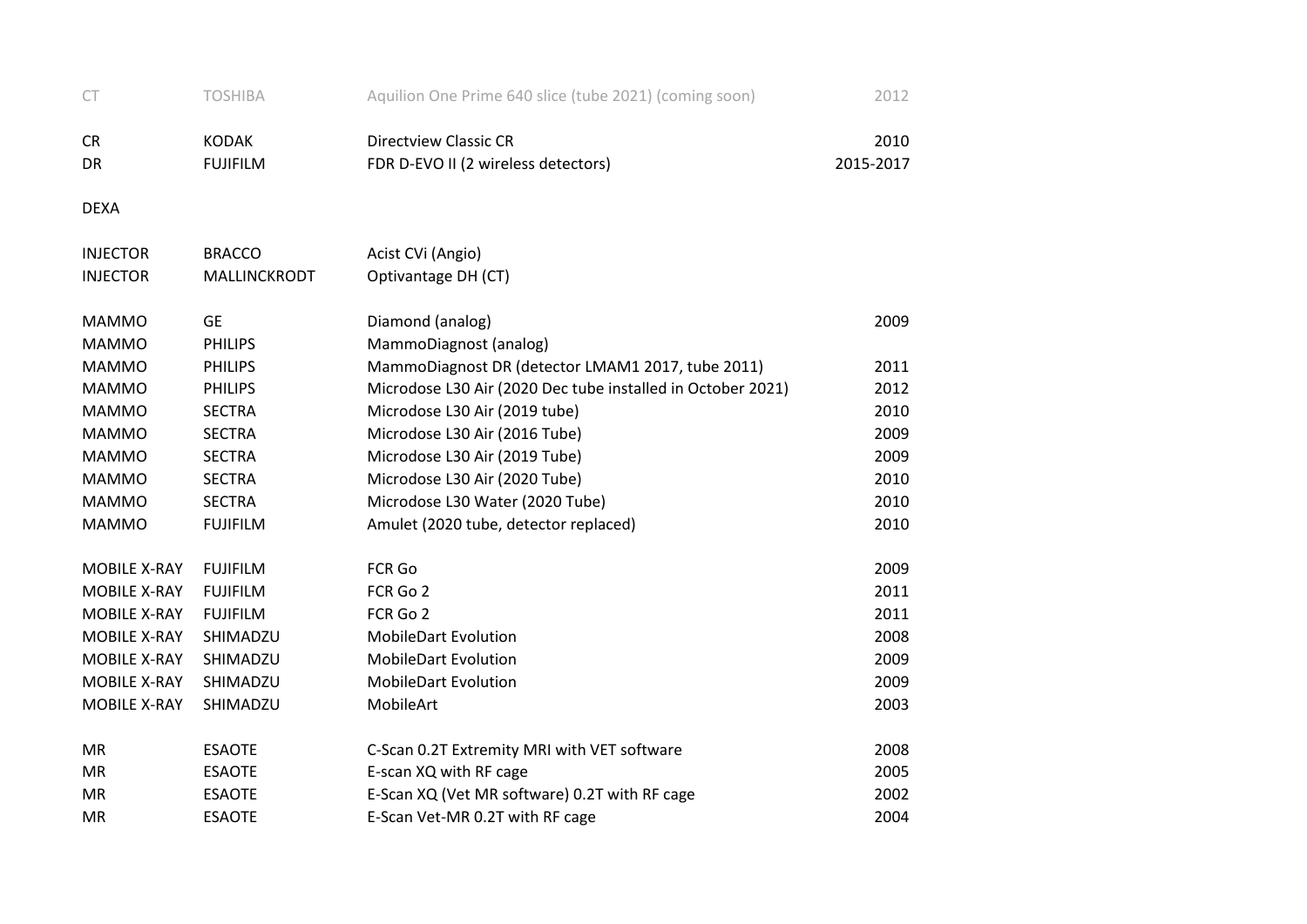| RAD ROOM        | <b>AGFA</b>     | DX-D 600                                                    | 2011      |                     |                   |
|-----------------|-----------------|-------------------------------------------------------------|-----------|---------------------|-------------------|
| RAD ROOM        | ARCOMA          | ArcoCeil (3 digital detectors)                              | 2004      |                     |                   |
| RAD ROOM        | <b>FUJIFILM</b> | FDR AcSelerate (2 digital detectors) 2016 Tube              | 2011      |                     |                   |
| RAD ROOM        | <b>FUJIFILM</b> | FDR AcSelerate (2 digital detectors + 2 wireless) 2011 Tube | 2010      |                     |                   |
| RAD ROOM        | <b>GE</b>       | Definium 6000                                               | 2010      |                     |                   |
| RAD ROOM        | <b>GE</b>       | Proteus XRf (2 x Konica Minolta wireless detectors)         | 2017      |                     |                   |
| <b>RAD ROOM</b> | <b>GMM</b>      | Opera D4000DR (2 x digital detector)                        | 2010      |                     |                   |
| RAD ROOM        | SHIMADZU        | RadSpeed Tube Suspension + Fujifilm Velocity U Wall Bucky   | 2004-2008 |                     |                   |
| RAD ROOM        | <b>SIEMENS</b>  | Axiom Aristos FX Plus (tube 2008)                           | 2007      |                     |                   |
| RAD ROOM        | <b>SIEMENS</b>  | Axiom Aristos FX Plus (tube 2018)                           | 2011      |                     |                   |
| RAD ROOM        | <b>TOSHIBA</b>  | Ultimax-i                                                   | 2008      |                     |                   |
|                 |                 |                                                             |           | <b>PROBE 1</b>      | <b>PROBE 2</b>    |
| <b>US</b>       | <b>GE</b>       | Logiq S7 Pro                                                | $2013 -$  |                     |                   |
| US              | <b>GE</b>       | Vivid S6                                                    |           | 2010 3SC-RS         |                   |
| US              | <b>GE</b>       | Vivid T8 Pro                                                |           | 2015 3SC-RS         |                   |
| US              | <b>GE</b>       | Voluson S6                                                  |           | 2012 E8C-RS         | 12L-RS            |
| US              | <b>GE</b>       | Voluson S6                                                  |           | 2013 E8C-RS         | 9L-RS             |
| US              | <b>HITACHI</b>  | Avius                                                       | 2012      |                     |                   |
| US              | <b>MINDRAY</b>  | TE7                                                         |           | 2015 Linear L14-6Ns | Convex C5-2s      |
| US              | <b>MINDRAY</b>  | DC-8                                                        |           | 2013 L12-3e         | $C5-2e$           |
| US              | <b>MINDRAY</b>  | DC-8                                                        |           | 2013 P4-2NE         | $C11-3E$          |
| US              | <b>PHILIPS</b>  | IU22 (SN 02L51D)                                            |           | 2005 Linear L12-5   | Convex C5-1       |
| US              | <b>PHILIPS</b>  | <b>IU22 (SN 02RF4K)</b>                                     |           | 2007 Linear L17-5   | Linear L12-5      |
| US              | <b>PHILIPS</b>  | <b>IU22 (SN 02R7MH)</b>                                     |           | 2007 Linear L17-5   | Linear L12-5      |
| US              | <b>PHILIPS</b>  | IU22 (SN 039X9V)                                            |           | 2009 Linear L17-5   | Linear L12-5      |
| US              | <b>PHILIPS</b>  | IU22 (SN 034L23)                                            |           | 2009 Linear L12-5   |                   |
| US              | <b>SIEMENS</b>  | Acuson S2000                                                |           | 2008 Convex 6C2     | Linear 9L4        |
|                 |                 |                                                             |           | <b>MIXER</b>        | <b>VENTILATOR</b> |
| ANESTHESIA      | <b>DRAGER</b>   | Primus                                                      | 2007      | 55678               | 11319             |
| ANESTHESIA      | <b>DRAGER</b>   | Primus                                                      | 2004      | 37771               | 14233             |
| ANESTHESIA      | <b>DRAGER</b>   | Primus                                                      | 2004      | 28917               | 16352             |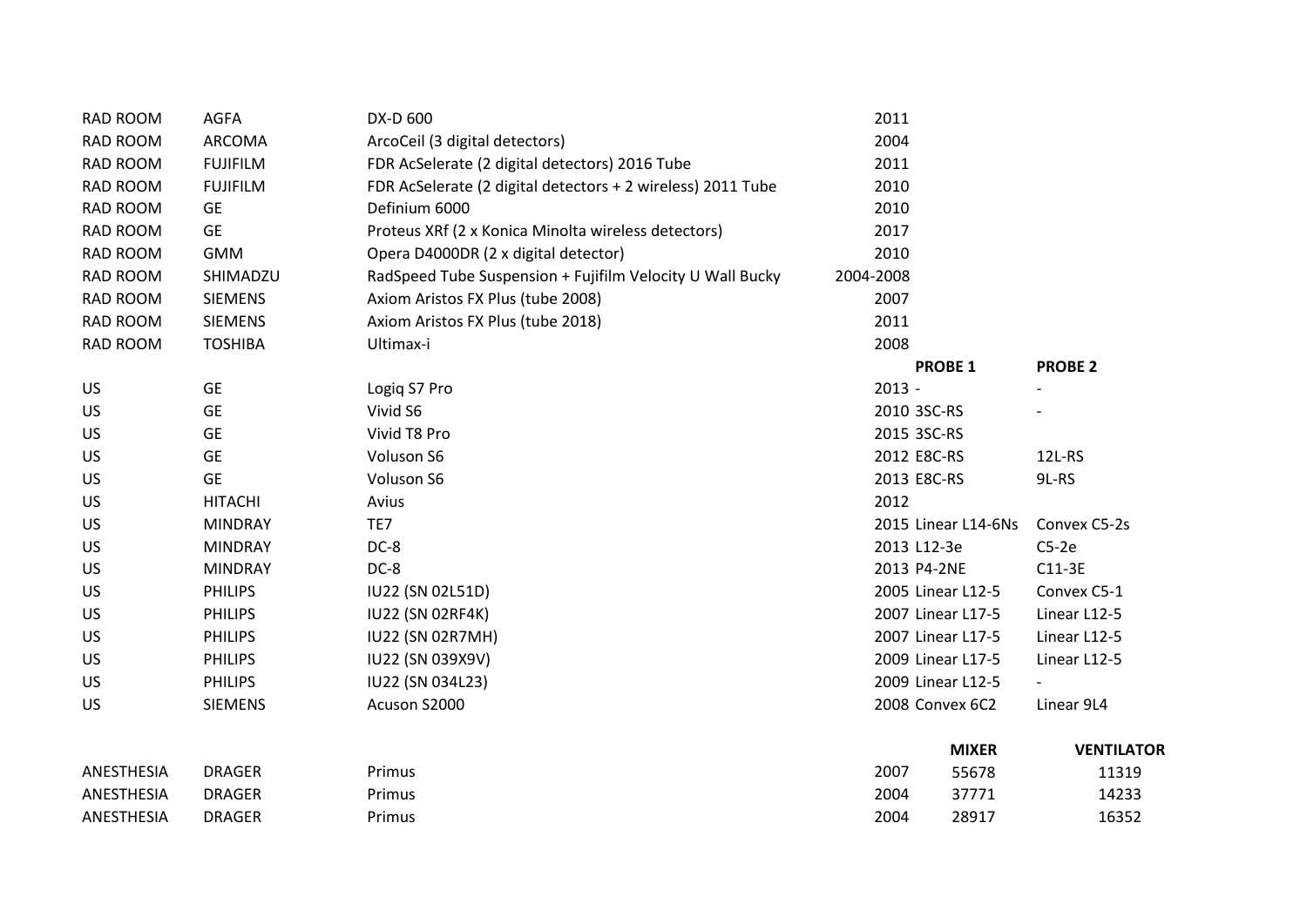| ANESTHESIA       | <b>DRAGER</b>    | Primus IE with Philips MP80 & IntelliVue X2 | 2010      | 32235 | 4968 |
|------------------|------------------|---------------------------------------------|-----------|-------|------|
| ANESTHESIA       | <b>DRAGER</b>    | Primus IE with Philips MP80 & IntelliVue X2 | 2010      | 32694 | 3491 |
| ANESTHESIA       | <b>DRAGER</b>    | Primus IE with Philips MP80 & IntelliVue X2 | 2010      | 38345 | 5820 |
| ANESTHESIA       | <b>DRAGER</b>    | Primus IE with Philips MP80 & IntelliVue X2 | 2010      | 40574 | 6032 |
| ANESTHESIA       | <b>DRAGER</b>    | Primus IE with Philips MP80 & IntelliVue X2 | 2010      | 43065 | 5245 |
| ANESTHESIA       | <b>DRAGER</b>    | Primus IE with Philips MP80 & IntelliVue X2 | 2010      | 30526 | 5104 |
| ANESTHESIA       | <b>DRAGER</b>    | Primus IE with Philips MP80 & IntelliVue X2 | 2010      | 33112 | 5805 |
| ANESTHESIA       | <b>DRAGER</b>    | Primus IE with Philips MP80 & IntelliVue X2 | 2010      | 41147 | 7292 |
| ANESTHESIA       | <b>DRAGER</b>    | Primus IE with Philips MP80 & IntelliVue X2 | 2010      | 40286 | 6666 |
| ANESTHESIA       | <b>DRAGER</b>    | Primus IE with Philips MP80 & IntelliVue X2 | 2010      | 37620 | 5272 |
| ANESTHESIA       | DATEX OHMEDA     | S/5 Aespire 7100                            | 2003      |       |      |
| ANESTHESIA       | DATEX OHMEDA     | S/5 Aespire 7100                            | 2004      |       |      |
| ANESTHESIA       | DATEX OHMEDA     | S/5 Aespire 7100                            | 2003      |       |      |
| ANESTHESIA       | DATEX OHMEDA     | Aespire 7100                                | 2003      |       |      |
| ANESTHESIA       | DATEX OHMEDA     | Aestiva/5 7900                              | 2005      |       |      |
| ANESTHESIA       | DATEX OHMEDA     | <b>Aespire View</b>                         | 2007      |       |      |
| ANESTHESIA       | DATEX OHMEDA     | Avance                                      | 2007      |       |      |
| <b>CTG</b>       | <b>PHILIPS</b>   | Avalon FM20                                 | 2009      |       |      |
| <b>CTG</b>       | <b>PHILIPS</b>   | Avalon FM20                                 | 2009      |       |      |
| <b>CTG</b>       | <b>NEOVENTA</b>  | Stan S31                                    |           |       |      |
| <b>CTG</b>       | <b>NEOVENTA</b>  | Stan S31                                    |           |       |      |
| <b>CTG</b>       | <b>NEOVENTA</b>  | Stan S31                                    |           |       |      |
| <b>CTG</b>       | <b>NEOVENTA</b>  | Stan S31                                    |           |       |      |
| <b>CTG</b>       | <b>NEOVENTA</b>  | Stan S31                                    |           |       |      |
| <b>DIALYSIS</b>  | MEDTRONIC/BELLCO | Flexya - 37 units                           | 2013-2016 |       |      |
| <b>ENDOSCOPY</b> | <b>PENTAX</b>    | EB-1570K-J                                  | 2009      |       |      |
| <b>ENDOSCOPY</b> | <b>PENTAX</b>    | EC-3890Fi2                                  | 2008      |       |      |
| <b>ENDOSCOPY</b> | <b>PENTAX</b>    | EC-3890Fi2                                  | 2008      |       |      |
| <b>ENDOSCOPY</b> | <b>PENTAX</b>    | EC-3890Fi2                                  | 2008      |       |      |
| <b>ENDOSCOPY</b> | <b>PENTAX</b>    | EC-3890Fi2                                  | 2009      |       |      |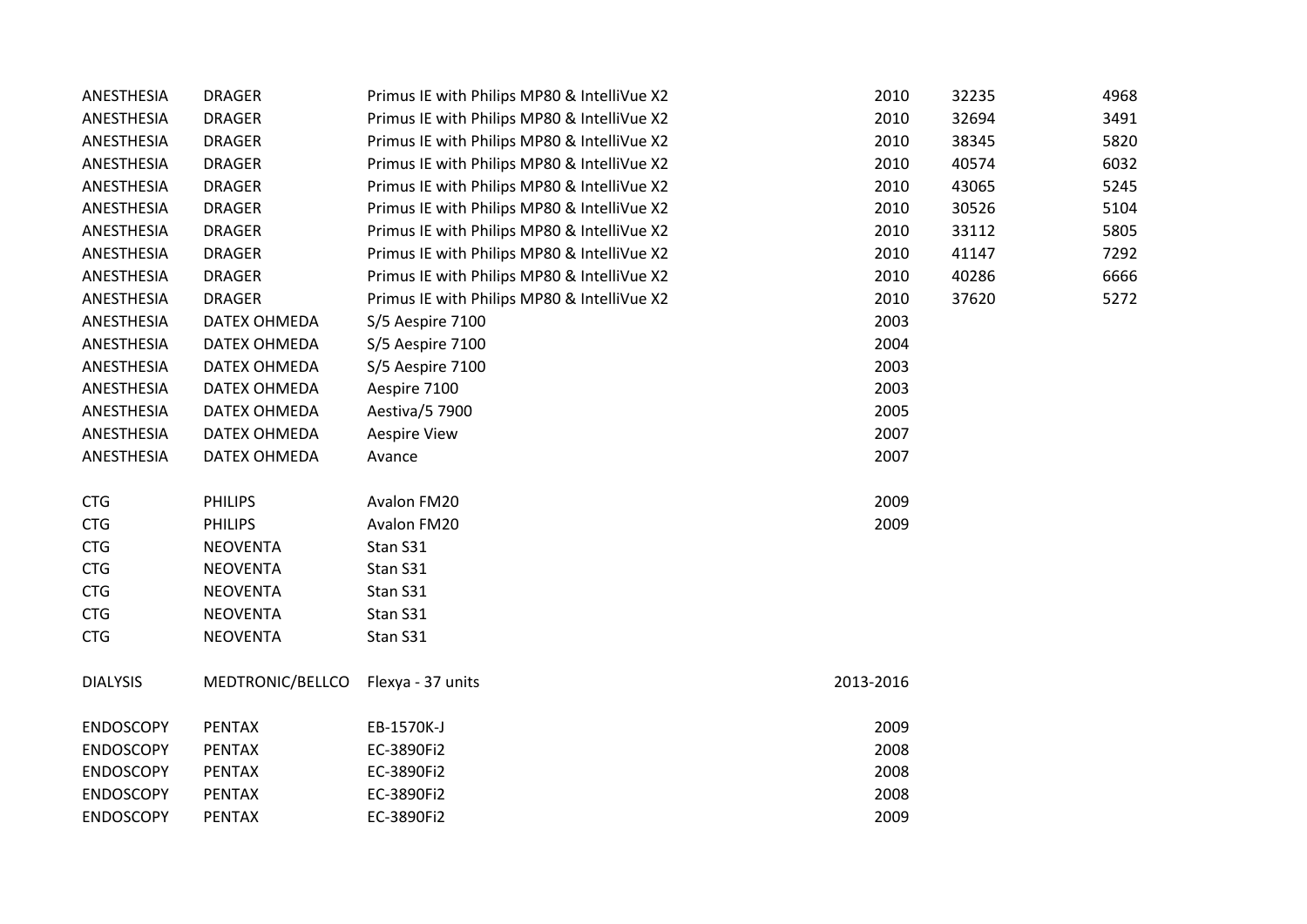| <b>ENDOSCOPY</b>        | <b>PENTAX</b>    | EC-3890Fi2                | 2009 |                    |                       |
|-------------------------|------------------|---------------------------|------|--------------------|-----------------------|
| <b>ENDOSCOPY</b>        | <b>PENTAX</b>    | EC-3890Fi2                | 2012 |                    |                       |
| <b>ENDOSCOPY</b>        | <b>PENTAX</b>    | EC-3890Fi2                | 2009 |                    |                       |
| <b>ENDOSCOPY</b>        | <b>PENTAX</b>    | EC-3890Fi2                | 2009 |                    |                       |
| <b>ENDOSCOPY</b>        | <b>PENTAX</b>    | EC38-i10F2                | 2014 |                    |                       |
| <b>ENDOSCOPY</b>        | <b>PENTAX</b>    | EC38-i10F2                | 2014 |                    |                       |
| <b>ENDOSCOPY</b>        | <b>PENTAX</b>    | <b>ED-3430TK</b>          | 2008 |                    |                       |
| <b>ENDOSCOPY</b>        | <b>PENTAX</b>    | <b>ED-3470TK</b>          | 2008 |                    |                       |
| <b>ENDOSCOPY</b>        | <b>PENTAX</b>    | ED-3470TK                 | 2008 |                    |                       |
| <b>ENDOSCOPY</b>        | <b>PENTAX</b>    | ED-3470TK                 | 2008 |                    |                       |
| <b>ENDOSCOPY</b>        | <b>PENTAX</b>    | <b>ED-3470TK</b>          | 2008 |                    |                       |
| <b>ENDOSCOPY</b>        | <b>PENTAX</b>    | <b>ED-3670TK</b>          | 2008 |                    |                       |
| <b>ENDOSCOPY</b>        | <b>PENTAX</b>    | EG-2990i                  | 2009 |                    |                       |
| <b>ENDOSCOPY</b>        | <b>PENTAX</b>    | EG-2990i                  | 2009 |                    |                       |
| <b>ENDOSCOPY</b>        | <b>PENTAX</b>    | EG-3490K                  | 2008 |                    |                       |
| <b>ENDOSCOPY</b>        | <b>PENTAX</b>    | FB-15RBS                  |      |                    |                       |
| <b>ENDOSCOPY</b>        | <b>FUJINON</b>   | <b>EB-530US</b>           |      |                    |                       |
| <b>ENDOSCOPY</b>        | <b>FUJINON</b>   | EC-530WM3                 |      |                    |                       |
| DEFIBRILLATOR           | <b>MEDTRONIC</b> | Lifepak 20                | 2006 |                    |                       |
| DEFIBRILLATOR           | <b>MEDTRONIC</b> | Lifepak 20                | 2006 |                    |                       |
| DEFIBRILLATOR MEDTRONIC |                  | Lifepak 20                | 2006 |                    |                       |
| DEFIBRILLATOR MEDTRONIC |                  | Lifepak 20                | 2007 |                    |                       |
| ESU                     | ERBE             | <b>APC 300</b>            |      |                    |                       |
| ESU                     | ERBE             | <b>APC 300</b>            |      |                    |                       |
| ESU                     | ERBE             | <b>APC 300</b>            |      |                    |                       |
| ESU                     | ERBE             | <b>APC 300</b>            |      |                    |                       |
| ESU                     | ERBE             | Vio 300D with foot switch |      | PRECISE CUT        | <b>BI PRECISE CUT</b> |
| ESU                     | ERBE             | Vio 300D with foot switch |      |                    |                       |
| ESU                     | ERBE             | Vio 300D with foot switch |      |                    |                       |
| ESU                     | ERBE             | Vio 300D with foot switch |      | <b>PRECISE CUT</b> | <b>BI PRECISE CUT</b> |
| ESU                     | ERBE             | Vio 300D with foot switch |      |                    |                       |
|                         |                  |                           |      |                    |                       |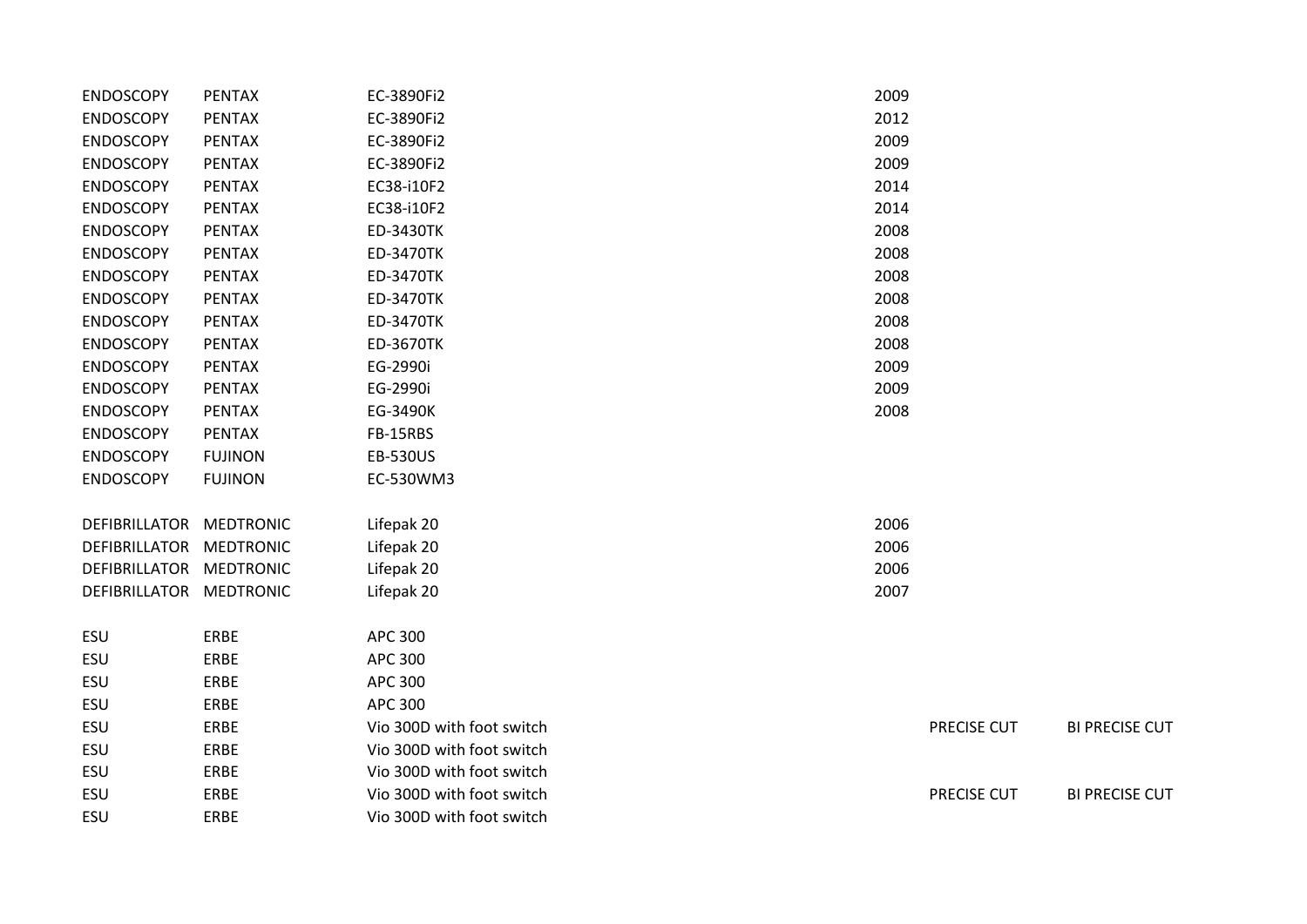| ESU              | ERBE           | Vio 300D with foot switch             |      |
|------------------|----------------|---------------------------------------|------|
| ESU              | ERBE           | Vio 300D with foot switch             |      |
| ESU              | ERBE           | Vio 300D with foot switch             |      |
| ESU              | ERBE           | Vio 300D with cart, IES2, foot switch |      |
| ESU              | ERBE           | Vio 300D with cart, 2 x foot switch   |      |
| ESU              | ERBE           | Vio 300D with foot switch             |      |
| ESU              | ERBE           | Vio 300D with foot switch             |      |
| ESU              | ERBE           | Vio 300D with foot switch             |      |
| ESU              | ERBE           | IES <sub>2</sub>                      |      |
| ESU              | ERBE           | IES <sub>2</sub>                      |      |
| ESU              | ERBE           | IES <sub>2</sub>                      |      |
| ESU              | ERBE           | IES <sub>2</sub>                      |      |
| ESU              | ERBE           | <b>ICC 200</b>                        |      |
| ESU              | <b>OLYMPUS</b> | <b>HF 120</b>                         |      |
| ESU              | <b>OLYMPUS</b> | PSD-30 with foot switch               |      |
| ESU              | <b>OLYMPUS</b> | PSD-30 with foot switch               |      |
| ESU              | <b>OLYMPUS</b> | PSD-30 with foot switch               |      |
| ESU              | VELLEYLAB      | ForceTriad                            |      |
|                  |                |                                       |      |
| <b>INCUBATOR</b> | <b>DRAGER</b>  | Isolette C2000                        | 2015 |
| <b>INCUBATOR</b> | <b>DRAGER</b>  | Isolette C2000                        | 2015 |
| <b>INCUBATOR</b> | <b>DRAGER</b>  | Isolette C2000                        | 2015 |
| <b>INCUBATOR</b> | <b>DRAGER</b>  | Isolette C2000                        | 2015 |
| <b>INCUBATOR</b> | <b>DRAGER</b>  | Isolette C2000                        | 2015 |
| <b>INCUBATOR</b> | <b>DRAGER</b>  | Isolette C2000                        | 2015 |
| <b>INCUBATOR</b> | <b>DRAGER</b>  | Isolette C2000                        | 2015 |
| <b>INCUBATOR</b> | <b>DRAGER</b>  | Isolette C2000                        | 2015 |
| <b>INCUBATOR</b> | <b>DRAGER</b>  | Isolette C2000                        | 2015 |
| <b>INCUBATOR</b> | <b>DRAGER</b>  | Isolette C2000                        | 2015 |
| <b>INCUBATOR</b> | <b>DRAGER</b>  | Isolette C2000                        | 2015 |
| <b>INCUBATOR</b> | <b>DRAGER</b>  | Isolette C2000                        | 2015 |
| <b>INCUBATOR</b> | <b>DRAGER</b>  | Isolette C2000                        | 2015 |
| <b>INCUBATOR</b> | <b>DRAGER</b>  | Isolette C2000                        | 2015 |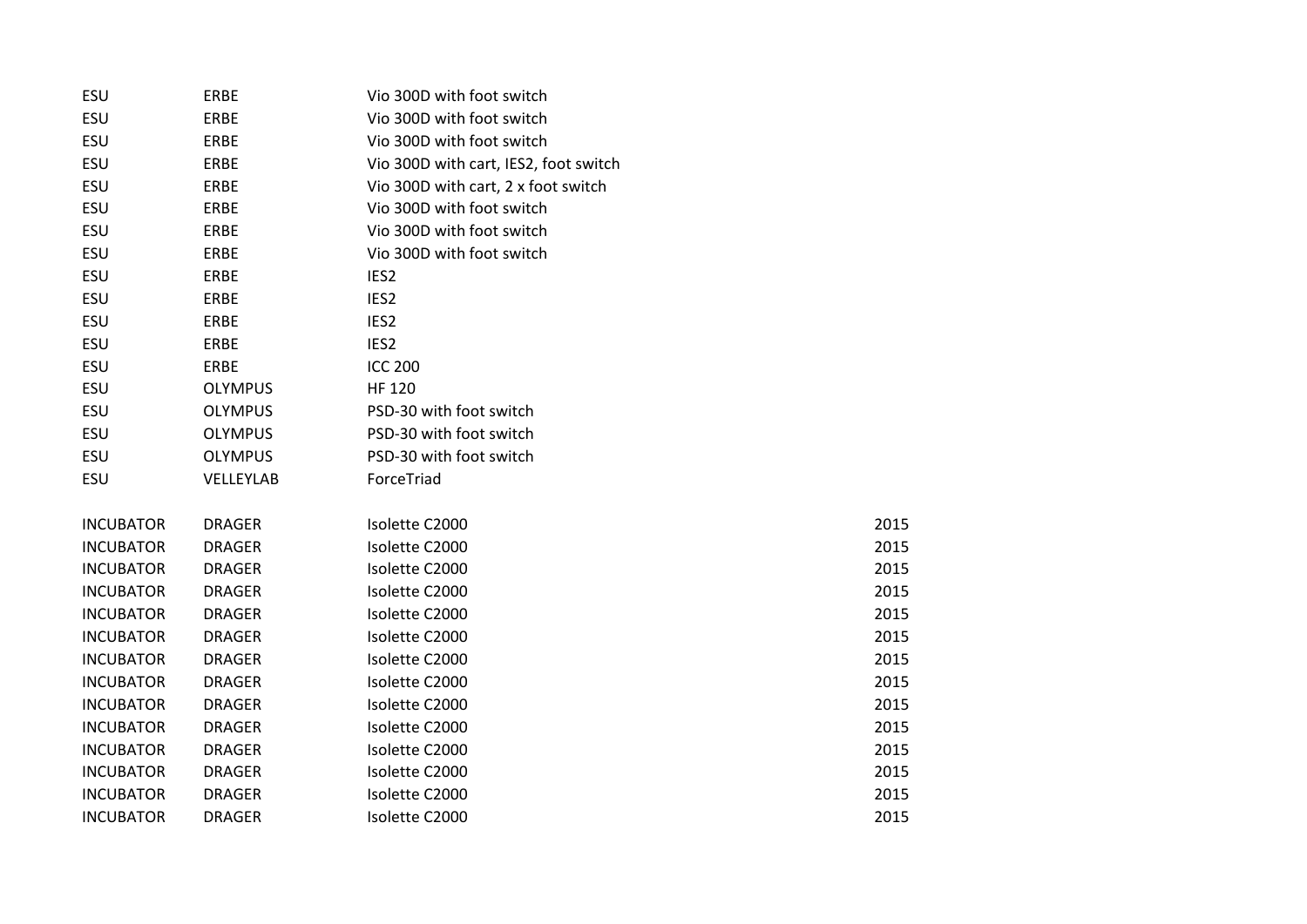| <b>INCUBATOR</b>    | DATEX OHMEDA  | Giraffe          |      |              |
|---------------------|---------------|------------------|------|--------------|
| <b>INCUBATOR</b>    | DATEX OHMEDA  | Giraffe          |      |              |
| <b>INCUBATOR</b>    | DATEX OHMEDA  | Giraffe          |      |              |
| <b>INCUBATOR</b>    | DATEX OHMEDA  | Omnibed          |      |              |
| <b>INCUBATOR</b>    | DATEX OHMEDA  | Omnibed          |      |              |
| <b>INCUBATOR</b>    | DATEX OHMEDA  | Omnibed          |      |              |
| <b>INCUBATOR</b>    | DATEX OHMEDA  | Omnibed          |      |              |
|                     |               |                  |      |              |
| SUCTION PUMP MEDELA |               | Dominant 50      |      |              |
| SUCTION PUMP MEDELA |               | Dominant 50      |      |              |
| <b>SUCTION PUMP</b> | MEDELA        | Dominant 50      |      |              |
| SUCTION PUMP MEDELA |               | Dominant 50      |      |              |
| <b>SUCTION PUMP</b> | MEDELA        | Dominant 50      |      |              |
| SUCTION PUMP MEDELA |               | Dominant 50      |      |              |
| SUCTION PUMP MEDELA |               | Dominant 50      |      |              |
| SUCTION PUMP MEDELA |               | Dominant 50      |      |              |
|                     |               |                  |      | <b>HOURS</b> |
| <b>VENTILATOR</b>   | <b>DRAGER</b> | Evita 2 Dura     | 1997 | 115572       |
| <b>VENTILATOR</b>   | <b>DRAGER</b> | Evita 2 Dura     | 1998 | 107823       |
| <b>VENTILATOR</b>   | <b>DRAGER</b> | Evita 2 Dura     | 2000 | 104131       |
| <b>VENTILATOR</b>   | <b>DRAGER</b> | Evita 2 Dura     | 2001 | 57966        |
| <b>VENTILATOR</b>   | <b>VIASYS</b> | InfantFlow SiPAP | 2009 |              |
| <b>VENTILATOR</b>   | <b>VIASYS</b> | InfantFlow SiPAP | 2010 |              |

|      | <b>HOURS</b> |
|------|--------------|
| 1997 | 115572       |
| 1998 | 107823       |
| 2000 | 104131       |
| 2001 | 57966        |
| 2009 |              |
| 2010 |              |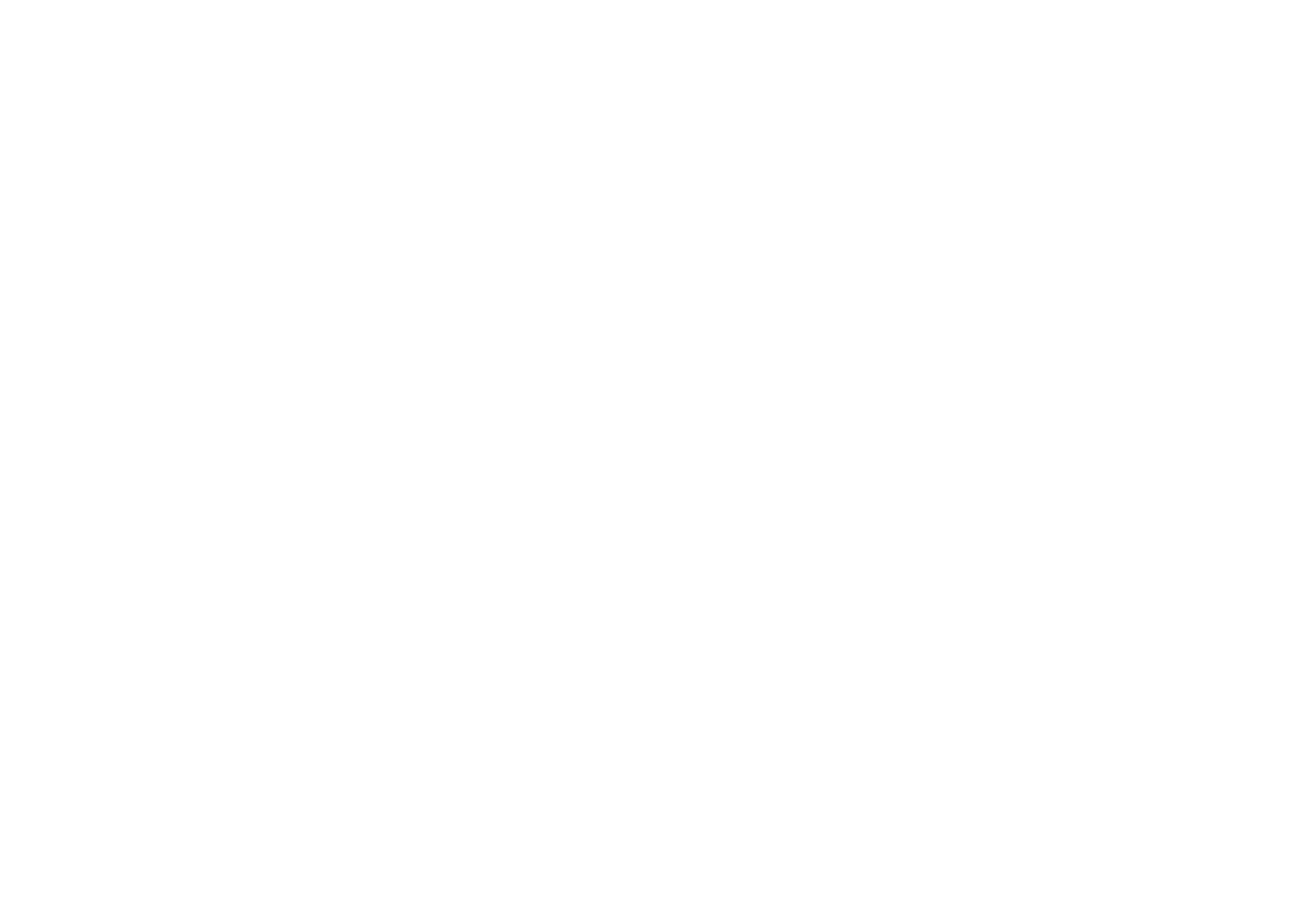TWIN COAG WITH ARGON BI PRECISE COAG

TWIN COAG WITH ARGON TWIN COAG WITH ARGON BI PRECISE COAG TWIN COAG WITH ARGON